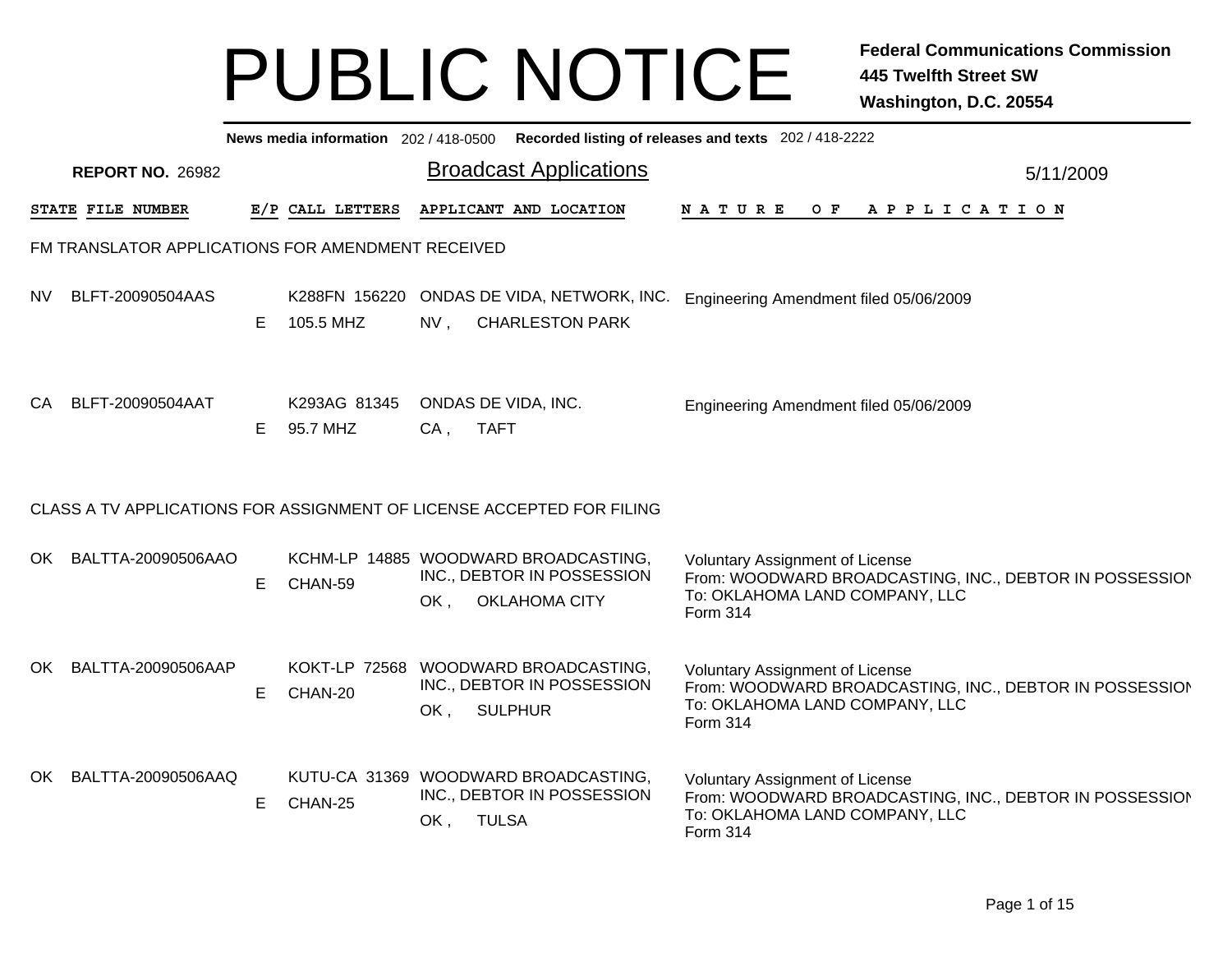|      | News media information 202/418-0500 Recorded listing of releases and texts 202/418-2222 |    |                                |                     |                                                          |                                                                                                                                                       |           |  |  |  |  |  |
|------|-----------------------------------------------------------------------------------------|----|--------------------------------|---------------------|----------------------------------------------------------|-------------------------------------------------------------------------------------------------------------------------------------------------------|-----------|--|--|--|--|--|
|      | <b>REPORT NO. 26982</b>                                                                 |    |                                |                     | <b>Broadcast Applications</b>                            |                                                                                                                                                       | 5/11/2009 |  |  |  |  |  |
|      | STATE FILE NUMBER                                                                       |    | E/P CALL LETTERS               |                     | APPLICANT AND LOCATION                                   | N A T U R E<br>OF APPLICATION                                                                                                                         |           |  |  |  |  |  |
|      | DIGITAL TV APPLICATIONS FOR ASSIGNMENT OF LICENSE ACCEPTED FOR FILING                   |    |                                |                     |                                                          |                                                                                                                                                       |           |  |  |  |  |  |
| UT   | BALCDT-20090501AAT                                                                      |    | <b>KCBU 84277</b><br>E CHAN-11 | UT,<br><b>PRICE</b> | PRICE BROADCASTING, INC.,<br><b>DEBTOR IN POSSESSION</b> | <b>Voluntary Assignment of License</b><br>From: PRICE BROADCASTING, INC., DEBTOR IN POSSESSION<br>To: WORD OF GOD FELLOWSHIP, INC.<br><b>Form 314</b> |           |  |  |  |  |  |
|      | FM STATION APPLICATIONS FOR ASSIGNMENT OF LICENSE ACCEPTED FOR FILING                   |    |                                |                     |                                                          |                                                                                                                                                       |           |  |  |  |  |  |
| WY l | BALH-20090506AAG                                                                        | E. | KTED 164285<br>100.5 MHZ       | INC.<br>WY,         | WHITE PARK BROADCASTING,<br><b>EVANSVILLE</b>            | <b>Voluntary Assignment of License</b><br>From: WHITE PARK BROADCASTING, INC.<br>To: THE CASPER RADIO GROUP, INC.<br>Form 316                         |           |  |  |  |  |  |
| WY l | BAPH-20090506AAH                                                                        | E. | KHAD 166003<br>104.5 MHZ       | INC.<br>WY,         | WHITE PARK BROADCASTING,<br><b>UPTON</b>                 | <b>Voluntary Assignment of License</b><br>From: WHITE PARK BROADCASTING, INC.<br>To: THE CASPER RADIO GROUP, INC.<br>Form 316                         |           |  |  |  |  |  |
| WY l | BALH-20090506AAI                                                                        | E. | KDAD 164286<br>92.5 MHZ        | INC.<br>WY,         | WHITE PARK BROADCASTING,<br><b>DOUGLAS</b>               | Voluntary Assignment of License<br>From: WHITE PARK BROADCASTING, INC.<br>To: THE CASPER RADIO GROUP, INC.<br>Form 316                                |           |  |  |  |  |  |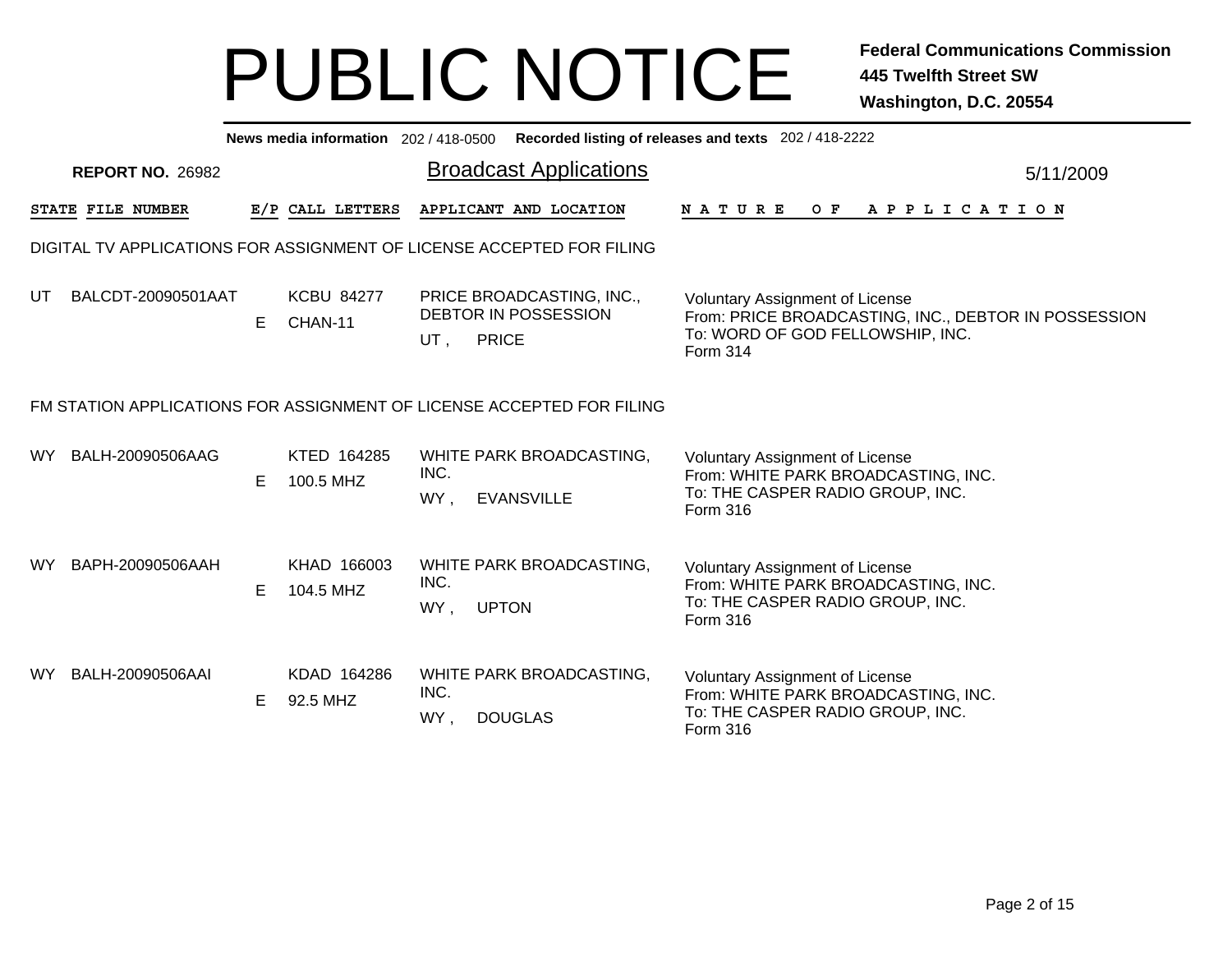|                                                                       | News media information 202/418-0500 Recorded listing of releases and texts 202/418-2222 |    |                              |        |                                                                           |                                                                                                                                                  |  |  |  |  |  |  |
|-----------------------------------------------------------------------|-----------------------------------------------------------------------------------------|----|------------------------------|--------|---------------------------------------------------------------------------|--------------------------------------------------------------------------------------------------------------------------------------------------|--|--|--|--|--|--|
| <b>Broadcast Applications</b><br><b>REPORT NO. 26982</b><br>5/11/2009 |                                                                                         |    |                              |        |                                                                           |                                                                                                                                                  |  |  |  |  |  |  |
|                                                                       | STATE FILE NUMBER                                                                       |    | E/P CALL LETTERS             |        | APPLICANT AND LOCATION                                                    | OF APPLICATION<br><b>NATURE</b>                                                                                                                  |  |  |  |  |  |  |
|                                                                       |                                                                                         |    |                              |        | TELEVISION APPLICATIONS FOR ASSIGNMENT OF LICENSE ACCEPTED FOR FILING     |                                                                                                                                                  |  |  |  |  |  |  |
| WA.                                                                   | BALCT-20090501AAK                                                                       | E. | <b>KQUP 78921</b><br>CHAN-24 |        | PULLMAN BROADCASTING, INC.,<br><b>DEBTOR IN POSSESSION</b><br>WA, PULLMAN | <b>Voluntary Assignment of License</b><br>From: PULLMAN BROADCASTING, INC., DEBTOR IN POSSESSION<br>To: WORD OF GOD FELLOWSHIP, INC.<br>Form 314 |  |  |  |  |  |  |
| UT                                                                    | BALCT-20090501AAQ                                                                       | E. | <b>KUTF 69694</b><br>CHAN-12 | UT,    | LOGAN 12, INC., DEBTOR IN<br><b>POSSESSION</b><br><b>LOGAN</b>            | <b>Voluntary Assignment of License</b><br>From: LOGAN 12, INC., DEBTOR IN POSSESSION<br>To: WORD OF GOD FELLOWSHIP, INC.<br>Form 314             |  |  |  |  |  |  |
| FL.                                                                   | BALCT-20090501ABB                                                                       | E. | <b>WBIF 81594</b><br>CHAN-51 | FL,    | EBC PANAMA CITY, INC.,<br><b>DEBTOR IN POSSESSION</b><br><b>MARIANNA</b>  | <b>Voluntary Assignment of License</b><br>From: EBC PANAMA CITY, INC., DEBTOR IN POSSESSION<br>To: WORD OF GOD FELLOWSHIP, INC.<br>Form 314      |  |  |  |  |  |  |
| NY.                                                                   | BALCT-20090501ACE                                                                       | E. | <b>WNYI 34329</b><br>CHAN-52 | $NY$ , | EBC SYRACUSE, INC., DEBTOR<br><b>IN POSSESSION</b><br><b>ITHACA</b>       | <b>Voluntary Assignment of License</b><br>From: EBC SYRACUSE, INC., DEBTOR IN POSSESSION<br>To: WORD OF GOD FELLOWSHIP, INC.<br>Form 314         |  |  |  |  |  |  |
| OK.                                                                   | BAPCT-20090506AAN                                                                       | E  | <b>KUOK 86532</b><br>CHAN-35 | OK,    | WOODWARD BROADCASTING,<br>INC., DEBTOR IN POSSESSION<br>WOODWARD          | Voluntary Assignment of License<br>From: WOODWARD BROADCASTING, INC., DEBTOR IN POSSESSION<br>To: OKLAHOMA LAND COMPANY, LLC<br>Form 314         |  |  |  |  |  |  |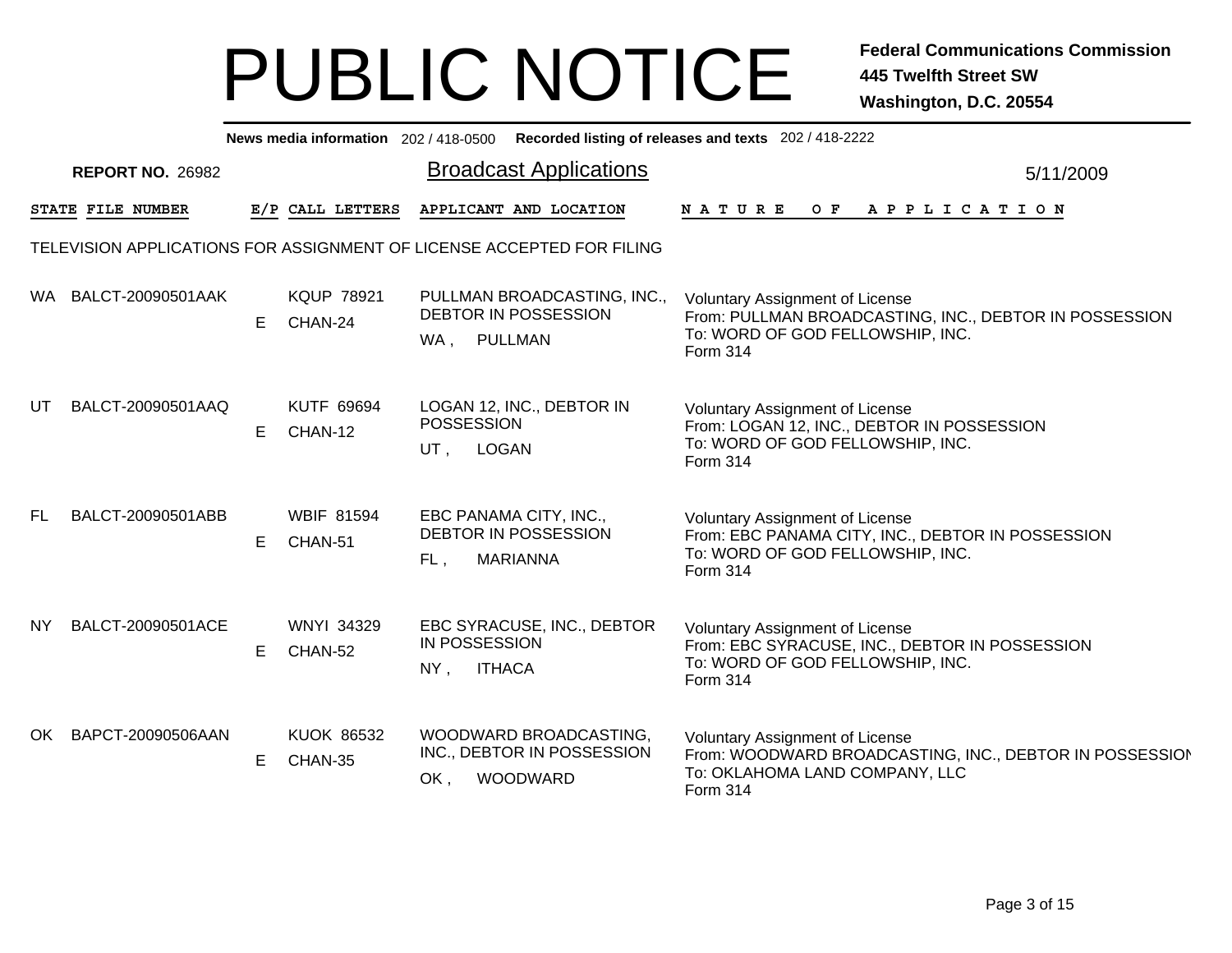|     | News media information 202 / 418-0500 Recorded listing of releases and texts 202 / 418-2222 |    |                                                    |                                |                                                                                           |                                                                                                                                                |           |  |  |  |  |  |  |
|-----|---------------------------------------------------------------------------------------------|----|----------------------------------------------------|--------------------------------|-------------------------------------------------------------------------------------------|------------------------------------------------------------------------------------------------------------------------------------------------|-----------|--|--|--|--|--|--|
|     | <b>REPORT NO. 26982</b>                                                                     |    |                                                    |                                | <b>Broadcast Applications</b>                                                             |                                                                                                                                                | 5/11/2009 |  |  |  |  |  |  |
|     | STATE FILE NUMBER                                                                           |    | E/P CALL LETTERS                                   |                                | APPLICANT AND LOCATION                                                                    | NATURE OF APPLICATION                                                                                                                          |           |  |  |  |  |  |  |
|     | TV TRANSLATOR OR LPTV STATION APPLICATIONS FOR ASSIGNMENT OF LICENSE ACCEPTED FOR FILING    |    |                                                    |                                |                                                                                           |                                                                                                                                                |           |  |  |  |  |  |  |
| ID  | BALTTL-20090501AAL                                                                          | E. | CHAN-47                                            | ID,                            | KQUP-LP 15635 PULLMAN BROADCASTING, INC.,<br>DEBTOR IN POSSESSION<br><b>COEUR D'ALENE</b> | Voluntary Assignment of License<br>From: PULLMAN BROADCASTING, INC., DEBTOR IN POSSESSION<br>To: WORD OF GOD FELLOWSHIP, INC.<br>Form 314      |           |  |  |  |  |  |  |
| UT  | BALTTL-20090501AAR                                                                          | E. | KUBX-LP 70919 LOGAN 12, INC., DEBTOR IN<br>CHAN-58 | <b>POSSESSION</b><br>UT .      | SALT LAKE CITY                                                                            | <b>Voluntary Assignment of License</b><br>From: LOGAN 12, INC., DEBTOR IN POSSESSION<br>To: WORD OF GOD FELLOWSHIP, INC.<br>Form 314           |           |  |  |  |  |  |  |
| UT. | BALTTL-20090501AAU                                                                          | E. | K45GX 72485<br>CHAN-45                             | UT .                           | PRICE BROADCASTING, INC.,<br>DEBTOR IN POSSESSION<br><b>SALT LAKE CITY</b>                | <b>Voluntary Assignment of License</b><br>From: PRICE BROADCASTING, INC., DEBTOR IN POSSESSION<br>To: WORD OF GOD FELLOWSHIP, INC.<br>Form 314 |           |  |  |  |  |  |  |
| TN  | BALTTL-20090501ACC                                                                          | E. | CHAN-26                                            | <b>IN POSSESSION</b><br>$TN$ , | WNTU-LP 61019 EBC NASHVILLE, INC., DEBTOR<br><b>NASHVILLE</b>                             | <b>Voluntary Assignment of License</b><br>From: EBC NASHVILLE, INC., DEBTOR IN POSSESSION<br>To: WORD OF GOD FELLOWSHIP, INC<br>Form 345       |           |  |  |  |  |  |  |
| KY. | BALTTL-20090501ACD                                                                          | E. | CHAN-62                                            | IN POSSESSION<br>KY,           | WBLU-LP 58985 EBC NASHVILLE, INC., DEBTOR<br><b>LEXINGTON</b>                             | <b>Voluntary Assignment of License</b><br>From: EBC NASHVILLE, INC., DEBTOR IN POSSESSION<br>To: WORD OF GOD FELLOWSHIP, INC<br>Form 345       |           |  |  |  |  |  |  |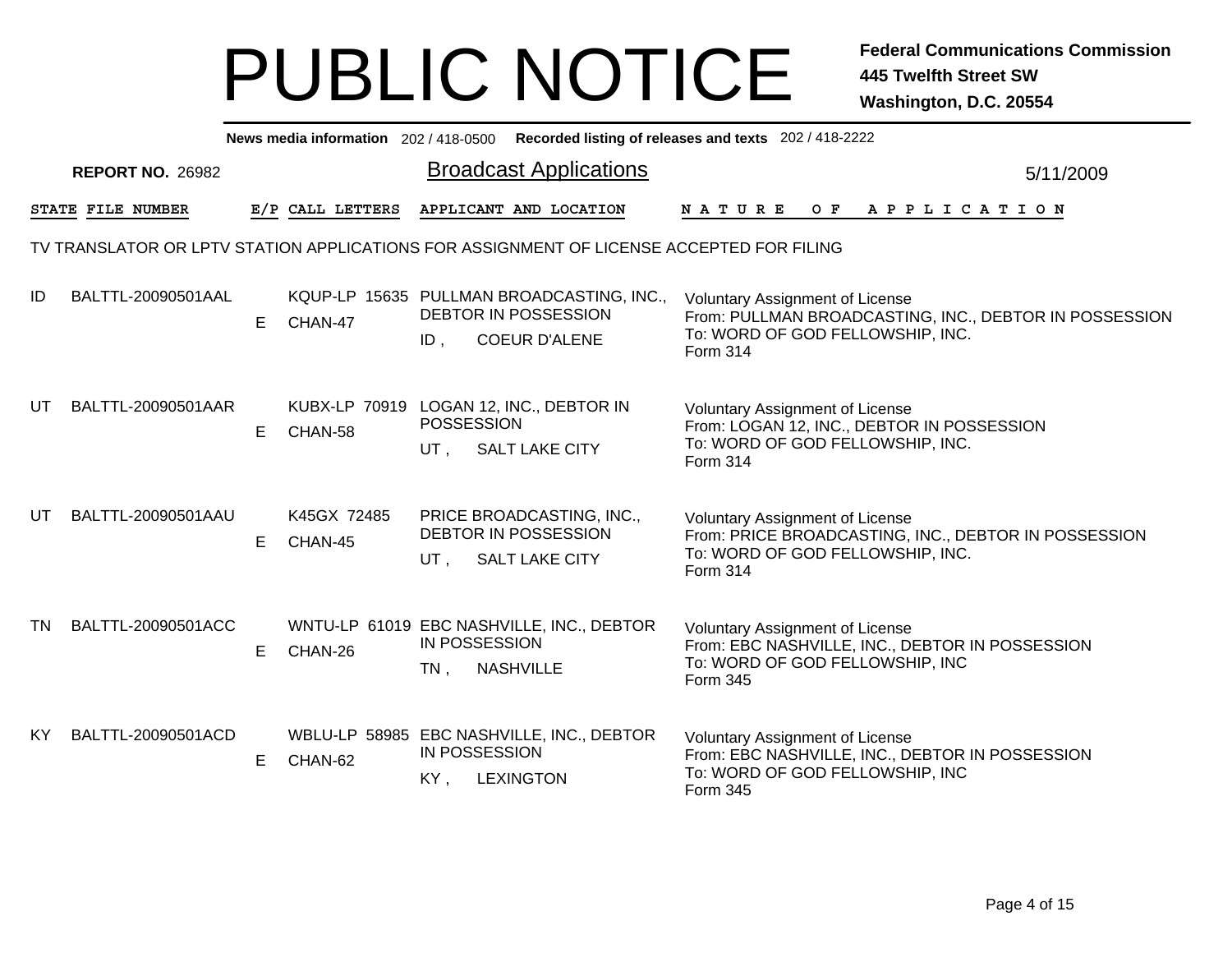|     | News media information 202/418-0500 Recorded listing of releases and texts 202/418-2222 |    |                                    |                                                                                                                  |                                                                                                                                              |  |  |  |  |  |  |  |  |
|-----|-----------------------------------------------------------------------------------------|----|------------------------------------|------------------------------------------------------------------------------------------------------------------|----------------------------------------------------------------------------------------------------------------------------------------------|--|--|--|--|--|--|--|--|
|     | <b>REPORT NO. 26982</b>                                                                 |    |                                    | <b>Broadcast Applications</b>                                                                                    | 5/11/2009                                                                                                                                    |  |  |  |  |  |  |  |  |
|     | STATE FILE NUMBER                                                                       |    | E/P CALL LETTERS                   | APPLICANT AND LOCATION                                                                                           | O F<br>A P P L I C A T I O N<br><b>NATURE</b>                                                                                                |  |  |  |  |  |  |  |  |
|     |                                                                                         |    |                                    | TV TRANSLATOR OR LPTV STATION APPLICATIONS FOR ASSIGNMENT OF LICENSE ACCEPTED FOR FILING                         |                                                                                                                                              |  |  |  |  |  |  |  |  |
| MI  | BALTTL-20090501ACG                                                                      | E. | CHAN-29                            | WUHQ-LP 41248 MARQUETTE BROADCASTING.<br>INC., DEBTOR IN POSSESSION<br><b>GRAND RAPIDS</b><br>$MI$ ,             | Voluntary Assignment of License<br>From: MARQUETTE BROADCASTING, INC., DEBTOR IN POSSESSION<br>To: WORD OF GOD FELLOWSHIP, INC<br>Form 345   |  |  |  |  |  |  |  |  |
| FL. | BALTTL-20090501ACI                                                                      | E. | CHAN-33                            | WUJF-LP 19690 EBC JACKSONVILLE, INC.,<br><b>DEBTOR IN POSSESSION</b><br><b>MAXVILLE</b><br>FL.                   | <b>Voluntary Assignment of License</b><br>From: EBC JACKSONVILLE, INC., DEBTOR IN POSSESSION<br>To: WORD OF GOD FELLOWSHIP, INC.<br>Form 345 |  |  |  |  |  |  |  |  |
|     | OK BALTTL-20090506AAL                                                                   | E  | <b>KWDW-LP</b><br>36850<br>CHAN-48 | <b>EQUITY MEDIA HOLDINGS</b><br><b>CORPORATION DEBTOR IN</b><br><b>POSSESSION</b><br><b>OKLAHOMA CITY</b><br>OK. | Voluntary Assignment of License<br>From: EQUITY MEDIA HOLDINGS CORPORATION<br>To: OKLAHOMA LAND COMPANY, LLC<br>Form 345                     |  |  |  |  |  |  |  |  |
|     |                                                                                         |    |                                    | DIGITAL TRANSLATOR OR DIGITAL LPTV APPLICATIONS FOR CP EXTENSION ACCEPTED FOR FILING                             |                                                                                                                                              |  |  |  |  |  |  |  |  |
|     | MO BEP-20090506AAC                                                                      |    | K10KM 74000                        | WSIL-TV, INC.                                                                                                    | Extension of time to complete digital construction permit:                                                                                   |  |  |  |  |  |  |  |  |

MO , CAPE GIRARDEAU E CHAN-10

BDFCDTT-20060324AAM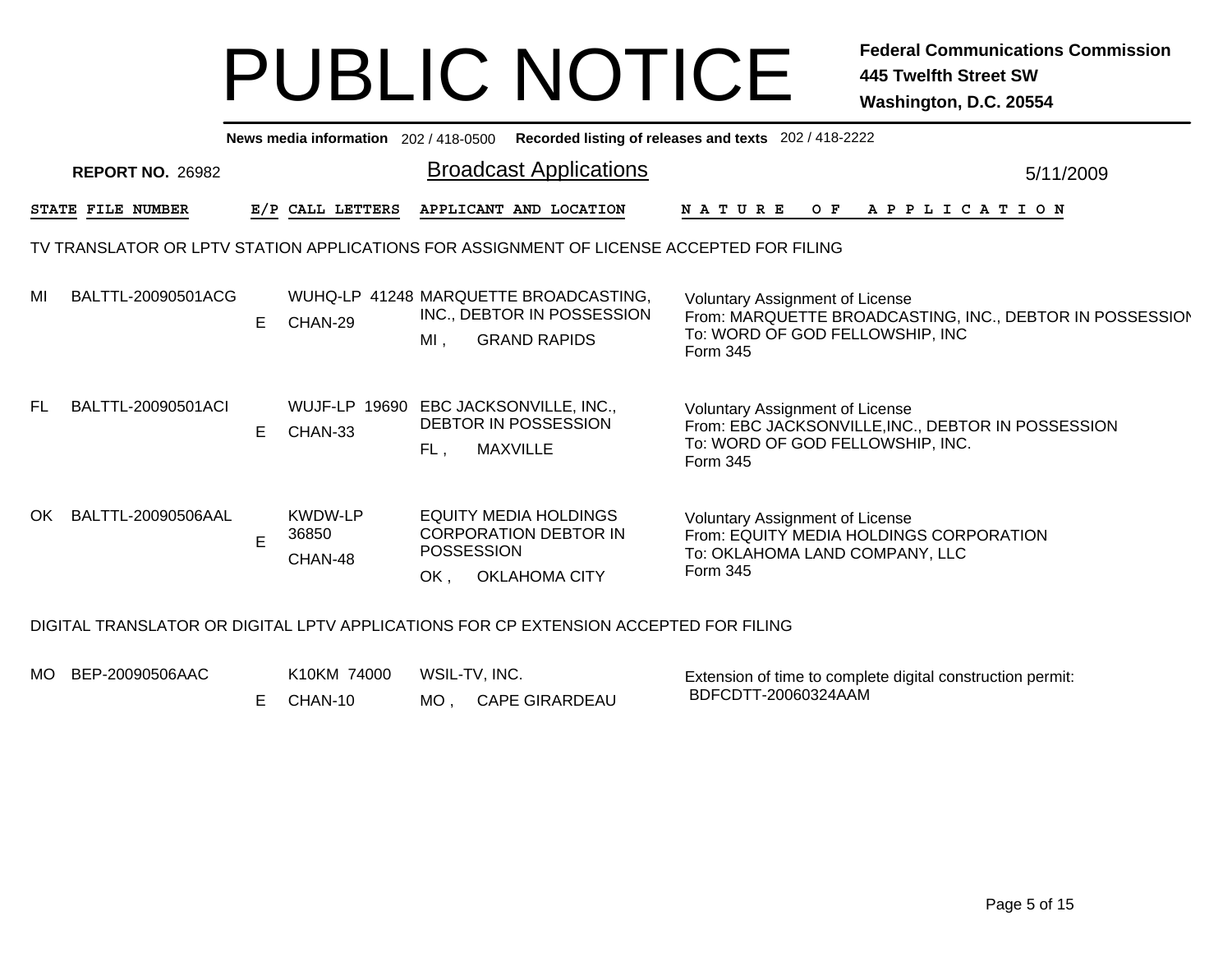| News media information 202/418-0500 Recorded listing of releases and texts 202/418-2222 |                          |                                                                                         |                   |  |                                                                                                                                                                                                                                                                                                                                                                                      |                                                                           |  |  |  |  |             |                                                                                                                |  |                                                                    |                                   |  |  |                                                                                           |
|-----------------------------------------------------------------------------------------|--------------------------|-----------------------------------------------------------------------------------------|-------------------|--|--------------------------------------------------------------------------------------------------------------------------------------------------------------------------------------------------------------------------------------------------------------------------------------------------------------------------------------------------------------------------------------|---------------------------------------------------------------------------|--|--|--|--|-------------|----------------------------------------------------------------------------------------------------------------|--|--------------------------------------------------------------------|-----------------------------------|--|--|-------------------------------------------------------------------------------------------|
| <b>REPORT NO. 26982</b>                                                                 |                          |                                                                                         |                   |  |                                                                                                                                                                                                                                                                                                                                                                                      |                                                                           |  |  |  |  |             |                                                                                                                |  |                                                                    |                                   |  |  |                                                                                           |
|                                                                                         |                          |                                                                                         |                   |  |                                                                                                                                                                                                                                                                                                                                                                                      |                                                                           |  |  |  |  |             |                                                                                                                |  |                                                                    |                                   |  |  |                                                                                           |
|                                                                                         |                          |                                                                                         |                   |  |                                                                                                                                                                                                                                                                                                                                                                                      |                                                                           |  |  |  |  |             |                                                                                                                |  |                                                                    |                                   |  |  |                                                                                           |
|                                                                                         | E.                       | CHAN-46                                                                                 | <b>LLC</b><br>AL, |  |                                                                                                                                                                                                                                                                                                                                                                                      |                                                                           |  |  |  |  |             |                                                                                                                |  |                                                                    |                                   |  |  |                                                                                           |
|                                                                                         |                          |                                                                                         |                   |  |                                                                                                                                                                                                                                                                                                                                                                                      |                                                                           |  |  |  |  |             |                                                                                                                |  |                                                                    |                                   |  |  |                                                                                           |
|                                                                                         | Е                        | CHAN-22                                                                                 | LA,               |  |                                                                                                                                                                                                                                                                                                                                                                                      |                                                                           |  |  |  |  |             |                                                                                                                |  |                                                                    |                                   |  |  |                                                                                           |
|                                                                                         |                          |                                                                                         |                   |  |                                                                                                                                                                                                                                                                                                                                                                                      |                                                                           |  |  |  |  |             |                                                                                                                |  |                                                                    |                                   |  |  |                                                                                           |
|                                                                                         | Е                        | K29CK 52723<br>CHAN-29                                                                  | CO <sub>1</sub>   |  |                                                                                                                                                                                                                                                                                                                                                                                      |                                                                           |  |  |  |  |             |                                                                                                                |  |                                                                    |                                   |  |  |                                                                                           |
|                                                                                         | Е                        | K31CW 52726<br>CHAN-31                                                                  | CO <sub>1</sub>   |  |                                                                                                                                                                                                                                                                                                                                                                                      |                                                                           |  |  |  |  |             |                                                                                                                |  |                                                                    |                                   |  |  |                                                                                           |
|                                                                                         | <b>STATE FILE NUMBER</b> | BEPCDT-20090506ABN<br>BDFCDTA-20090506AAS<br>BDFCDTT-20090506AAW<br>BDFCDTT-20090506AAX | E/P CALL LETTERS  |  | <b>Broadcast Applications</b><br>APPLICANT AND LOCATION<br>DIGITAL TV APPLICATIONS FOR CP EXTENSION ACCEPTED FOR FILING<br>WHNT-DT 48693 LOCAL TV ALABAMA LICENSE,<br><b>HUNTSVILLE</b><br>KWBJ-LP 24218 PRICE MEDIA CORPORATION<br><b>MORGAN CITY</b><br>PITKIN COUNTY TRANSLATOR<br><b>DEPARTMENT</b><br>CARBONDALE<br>PITKIN COUNTY TRANSLATOR<br><b>DEPARTMENT</b><br>CARBONDALE | DIGITAL CLASS A TV APPLICATIONS FOR DIGITAL FLASH CUT ACCEPTED FOR FILING |  |  |  |  | N A T U R E | BPCDT-20090313ABX<br>DIGITAL TRANSLATOR OR DIGITAL LPTV APPLICATIONS FOR DIGITAL FLASH CUT ACCEPTED FOR FILING |  | Minor change of callsign K29CK.<br>Minor change of callsign K31CW. | Minor change of callsign KWBJ-LP. |  |  | 5/11/2009<br>OF APPLICATION<br>Extension of time to complete digital construction permit: |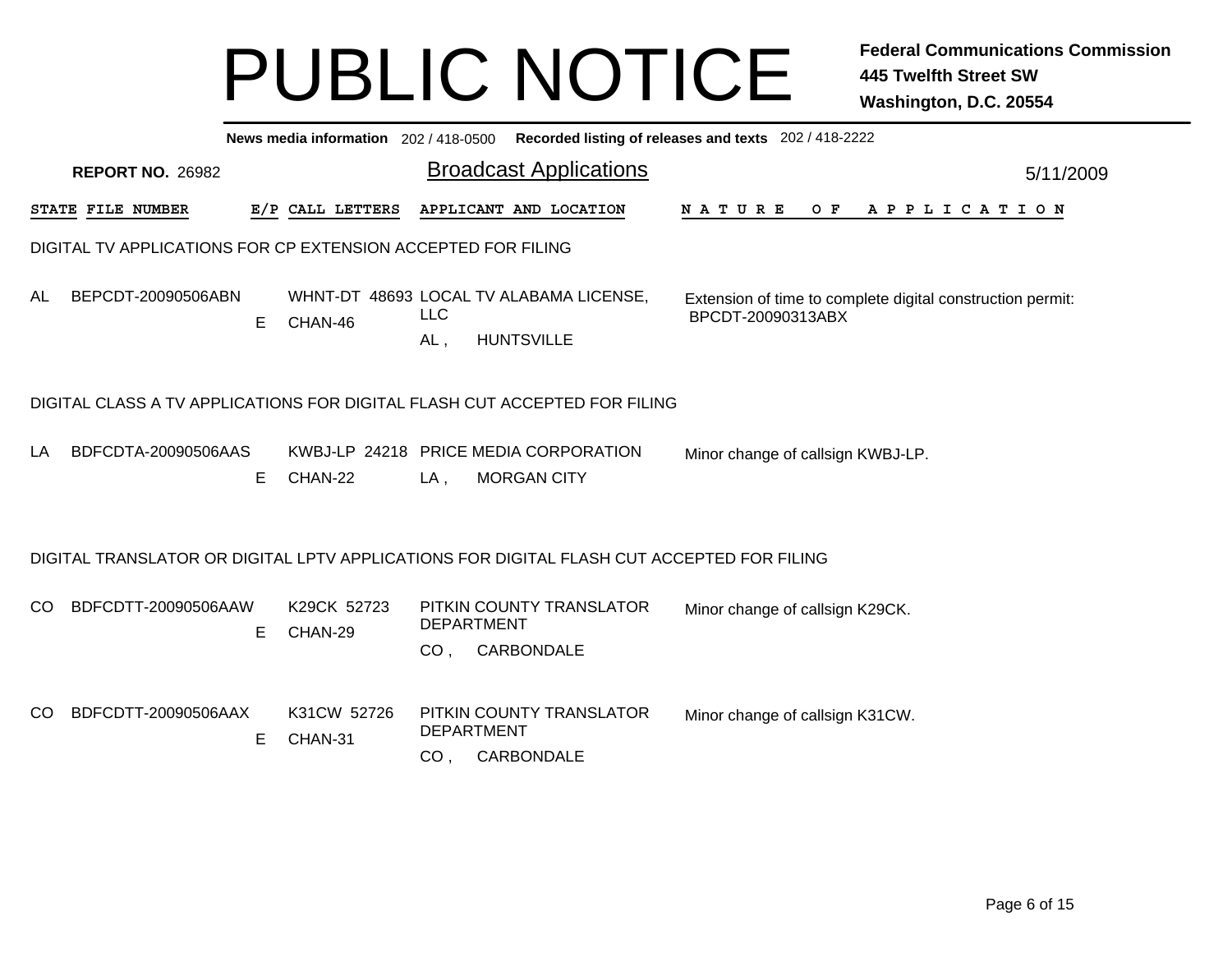|     | News media information 202/418-0500 Recorded listing of releases and texts 202/418-2222 |   |                         |                                                                                                                        |           |  |  |  |  |  |  |  |
|-----|-----------------------------------------------------------------------------------------|---|-------------------------|------------------------------------------------------------------------------------------------------------------------|-----------|--|--|--|--|--|--|--|
|     | <b>REPORT NO. 26982</b>                                                                 |   |                         | <b>Broadcast Applications</b>                                                                                          | 5/11/2009 |  |  |  |  |  |  |  |
|     | STATE FILE NUMBER                                                                       |   | E/P CALL LETTERS        | APPLICANT AND LOCATION<br>O F<br>A P P L I C A T I O N<br><b>NATURE</b>                                                |           |  |  |  |  |  |  |  |
|     |                                                                                         |   |                         | DIGITAL TRANSLATOR OR DIGITAL LPTV APPLICATIONS FOR DIGITAL FLASH CUT ACCEPTED FOR FILING                              |           |  |  |  |  |  |  |  |
| CO. | BDFCDTT-20090506ABA                                                                     | Е | K40IO 56676<br>CHAN-40  | PITKIN COUNTY TRANSLATOR<br>Minor change of callsign K40IO.<br><b>DEPARTMENT</b><br>CRYSTAL, ETC.<br>CO <sub>1</sub>   |           |  |  |  |  |  |  |  |
| CO. | BDFCDTT-20090506ABB                                                                     | Е | K18GD 127097<br>CHAN-18 | PITKIN COUNTY TRANSLATOR<br>Minor change of callsign K18GD.<br><b>DEPARTMENT</b><br><b>REDSTONE</b><br>CO <sub>1</sub> |           |  |  |  |  |  |  |  |
| CO. | BDFCDTT-20090506ABD                                                                     | Е | K45HL 23164<br>CHAN-45  | PITKIN COUNTY TRANSLATOR<br>Minor change of callsign K45HL.<br><b>DEPARTMENT</b><br>CARBONDALE<br>CO <sub>1</sub>      |           |  |  |  |  |  |  |  |
| CO. | BDFCDTT-20090506ABH                                                                     | Е | K33HY 131069<br>CHAN-33 | PITKIN COUNTY TRANSLATOR<br>Minor change of callsign K33HY.<br><b>DEPARTMENT</b><br><b>BASALT</b><br>CO <sub>1</sub>   |           |  |  |  |  |  |  |  |
| CO. | BDFCDTT-20090506ABK                                                                     | Е | K36GX 131067<br>CHAN-36 | PITKIN COUNTY TRANSLATOR<br>Minor change of callsign K36GX.<br><b>DEPARTMENT</b><br><b>BASALT</b><br>CO <sub>1</sub>   |           |  |  |  |  |  |  |  |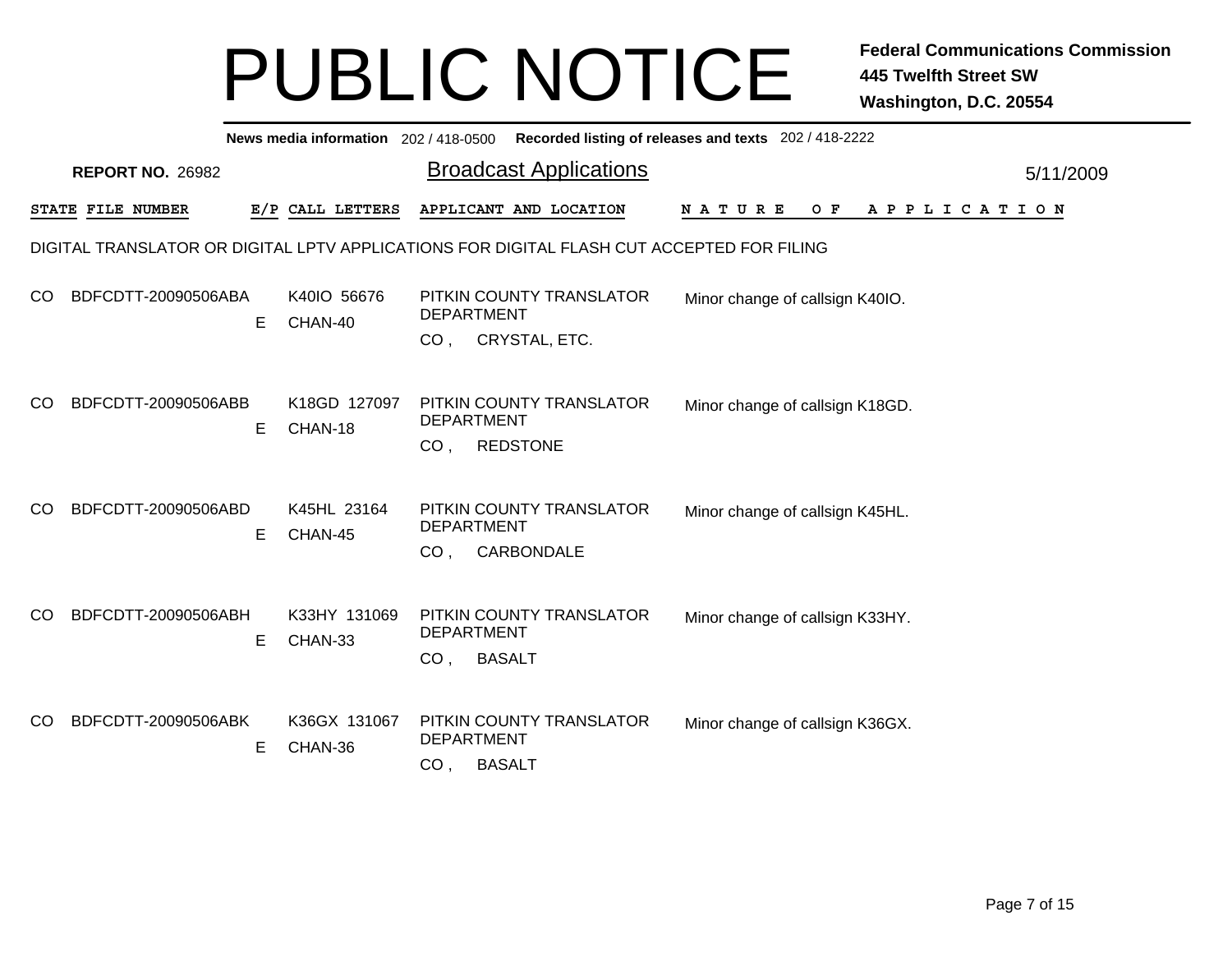|           | News media information 202 / 418-0500 Recorded listing of releases and texts 202 / 418-2222 |    |                                                    |                                      |                    |                               |  |  |                                   |  |         |  |  |  |                       |  |           |                                                               |
|-----------|---------------------------------------------------------------------------------------------|----|----------------------------------------------------|--------------------------------------|--------------------|-------------------------------|--|--|-----------------------------------|--|---------|--|--|--|-----------------------|--|-----------|---------------------------------------------------------------|
|           | <b>REPORT NO. 26982</b>                                                                     |    |                                                    |                                      |                    | <b>Broadcast Applications</b> |  |  |                                   |  |         |  |  |  |                       |  | 5/11/2009 |                                                               |
|           | STATE FILE NUMBER                                                                           |    | E/P CALL LETTERS                                   |                                      |                    | APPLICANT AND LOCATION        |  |  | N A T U R E                       |  | $O$ $F$ |  |  |  | A P P L I C A T I O N |  |           |                                                               |
|           | DIGITAL TRANSLATOR OR DIGITAL LPTV APPLICATIONS FOR DISPLACEMENT ACCEPTED FOR FILING        |    |                                                    |                                      |                    |                               |  |  |                                   |  |         |  |  |  |                       |  |           |                                                               |
| CO        | BDISDTT-20090506ABF                                                                         | E  | K11VC 131027<br>CHAN-44                            | <b>DEPARTMENT</b><br>CO <sub>1</sub> | <b>REDSTONE</b>    | PITKIN COUNTY TRANSLATOR      |  |  | Minor change of callsign K11VC.   |  |         |  |  |  |                       |  |           |                                                               |
| CO        | BDISDTT-20090506ABG                                                                         | E  | K09AG 4029<br>CHAN-34                              | <b>DEPARTMENT</b>                    | CO, BASALT         | PITKIN COUNTY TRANSLATOR      |  |  | Minor change of callsign K09AG.   |  |         |  |  |  |                       |  |           |                                                               |
| CO.       | BDISDTT-20090506ACB                                                                         | Е  | K16HL-D 168534 PITKIN COUNTY TRANSLATOR<br>CHAN-17 | <b>DEPARTMENT</b><br>CO, BASALT      |                    |                               |  |  | Minor change of callsign K16HL-D. |  |         |  |  |  |                       |  |           |                                                               |
|           | DIGITAL TRANSLATOR OR DIGITAL LPTV APPLICATIONS FOR LICENSE TO COVER ACCEPTED FOR FILING    |    |                                                    |                                      |                    |                               |  |  |                                   |  |         |  |  |  |                       |  |           |                                                               |
| NC.       | BLDTT-20090506ABZ                                                                           | E  | W28AO 69347<br>CHAN-31                             | <b>CAROLINA</b><br>NC,               | <b>SPRUCE PINE</b> | UNIVERSITY OF NORTH           |  |  | callsign W28AO.                   |  |         |  |  |  |                       |  |           | License to cover construction permit no: BDISDTT-20070905ACS, |
| <b>NV</b> | BLDTT-20090506ACD                                                                           | E. | K25IW-D 167436 HUMBOLDT COUNTY<br>CHAN-25          | NV,                                  | <b>GOLCONDA</b>    |                               |  |  | callsign K25IW-D.                 |  |         |  |  |  |                       |  |           | License to cover construction permit no: BDCCDTT-20060908AAS, |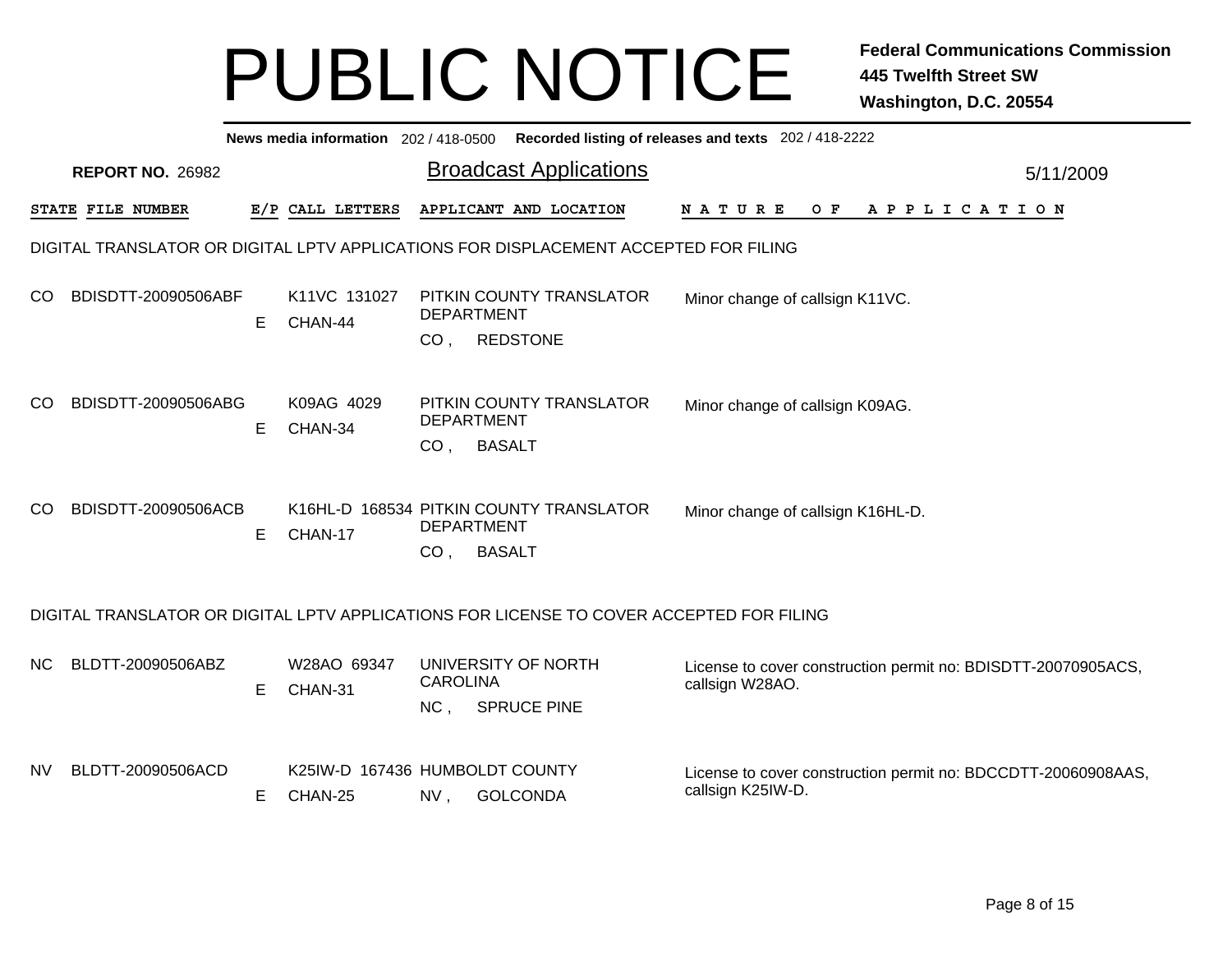|                                                                       | News media information 202/418-0500 Recorded listing of releases and texts 202/418-2222 |    |                        |                                                                                                 |                                                                                    |  |  |  |  |  |  |  |
|-----------------------------------------------------------------------|-----------------------------------------------------------------------------------------|----|------------------------|-------------------------------------------------------------------------------------------------|------------------------------------------------------------------------------------|--|--|--|--|--|--|--|
| <b>Broadcast Applications</b><br><b>REPORT NO. 26982</b><br>5/11/2009 |                                                                                         |    |                        |                                                                                                 |                                                                                    |  |  |  |  |  |  |  |
|                                                                       | STATE FILE NUMBER                                                                       |    | E/P CALL LETTERS       | APPLICANT AND LOCATION                                                                          | O F<br>APPLICATION<br><b>NATURE</b>                                                |  |  |  |  |  |  |  |
|                                                                       |                                                                                         |    |                        | DIGITAL TRANSLATOR OR DIGITAL LPTV APPLICATIONS FOR LICENSE TO COVER ACCEPTED FOR FILING        |                                                                                    |  |  |  |  |  |  |  |
| WA.                                                                   | BLDTT-20090506ACI                                                                       | E. | CHAN-20                | K20JL-D 168150 KITTITAS COUNTY TV<br><b>IMPROVEMENT DISTRICT #1</b><br>ELLENSBURG, ETC.<br>WA,  | License to cover construction permit no: BDCCDTT-20061030AHP,<br>callsign K20JL-D. |  |  |  |  |  |  |  |
| WA.                                                                   | BLDTT-20090506ACK                                                                       | E. | CHAN-38                | K38KL-D 168148 KITTITAS COUNTY TV<br><b>IMPROVEMENT DISTRICT #1</b><br><b>ELLENSBURG</b><br>WA, | License to cover construction permit no: BDCCDTT-20061030AHS,<br>callsign K38KL-D. |  |  |  |  |  |  |  |
| WA.                                                                   | BLDTT-20090506ACL                                                                       | Е  | CHAN-50                | K50KK-D 168149 KITTITAS COUNTY TV<br><b>IMPROVEMENT DISTRICT #1</b><br><b>ELLENSBURG</b><br>WA, | License to cover construction permit no: BDCCDTT-20061030AHL,<br>callsign K50KK-D. |  |  |  |  |  |  |  |
| WA.                                                                   | BLDTT-20090506ACN                                                                       | E. | K69BE 35004<br>CHAN-17 | <b>KITTITAS COUNTY TV</b><br><b>IMPROVEMENT DISTRICT #1</b><br>ELLENSBURG, ETC.<br>WA,          | License to cover construction permit no: BDFCDTT-20081112AKA,<br>callsign K69BE.   |  |  |  |  |  |  |  |
| WA.                                                                   | BLDTT-20090506ACO                                                                       | E  | CHAN-32                | K32IG-D 168147 KITTITAS COUNTY TV<br><b>IMPROVEMENT DISTRICT #1</b><br>ELLENSBURG, ETC.<br>WA . | License to cover construction permit no: BDCCDTT-20061030AHJ,<br>callsign K32IG-D. |  |  |  |  |  |  |  |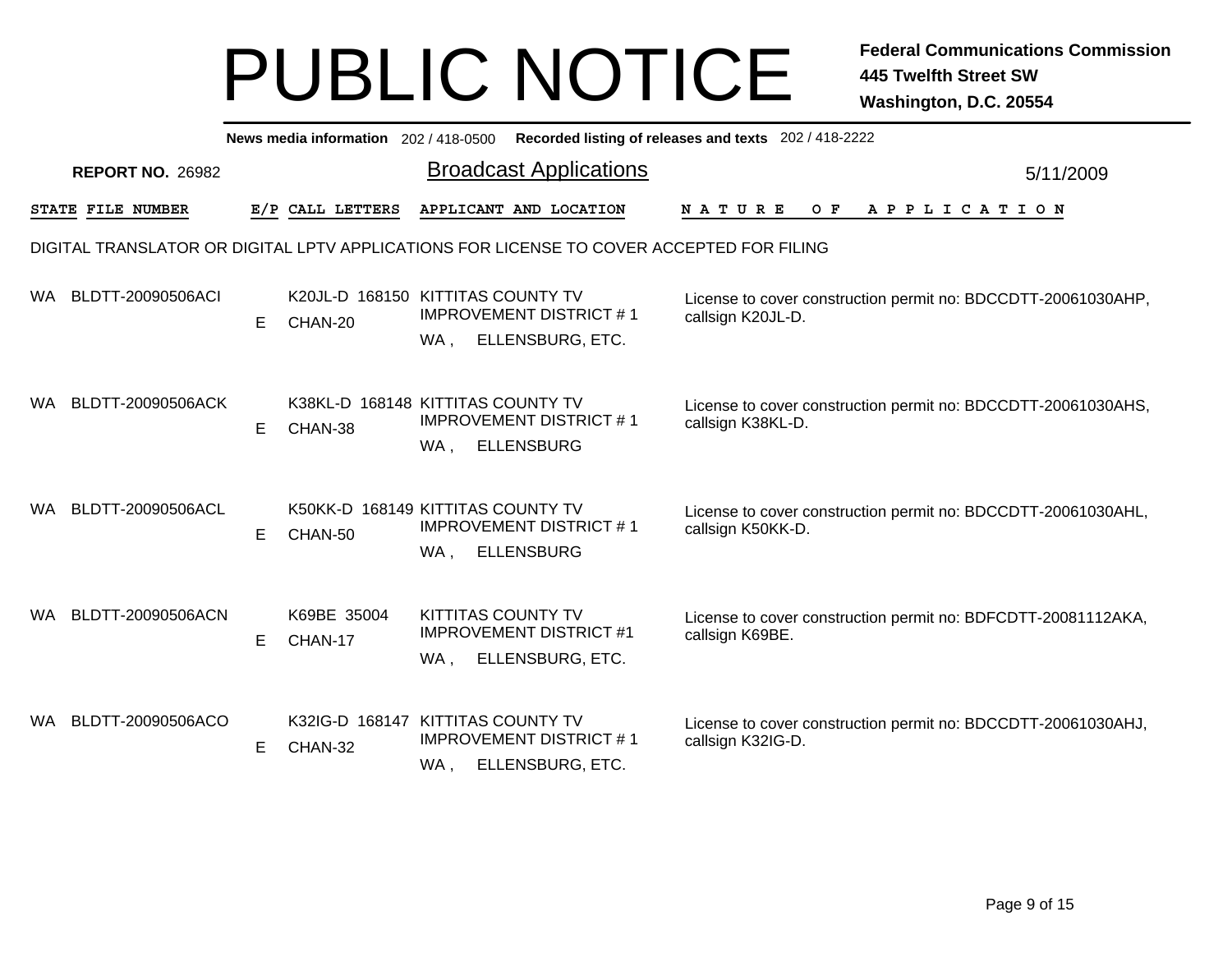|           | News media information 202/418-0500 Recorded listing of releases and texts 202/418-2222 |    |                          |                |                                                                     |                                                                                   |           |  |  |  |  |  |
|-----------|-----------------------------------------------------------------------------------------|----|--------------------------|----------------|---------------------------------------------------------------------|-----------------------------------------------------------------------------------|-----------|--|--|--|--|--|
|           | <b>REPORT NO. 26982</b>                                                                 |    |                          |                | <b>Broadcast Applications</b>                                       |                                                                                   | 5/11/2009 |  |  |  |  |  |
|           | STATE FILE NUMBER                                                                       |    | E/P CALL LETTERS         |                | APPLICANT AND LOCATION                                              | <b>NATURE</b><br>$O$ $F$<br>A P P L I C A T I O N                                 |           |  |  |  |  |  |
|           | DIGITAL TV APPLICATIONS FOR LICENSE TO COVER ACCEPTED FOR FILING                        |    |                          |                |                                                                     |                                                                                   |           |  |  |  |  |  |
| IL        | BLCDT-20090506AAK                                                                       | E  | WGEM-DT<br>54275         | <b>COMPANY</b> | <b>QUINCY BROADCASTING</b>                                          | License to cover construction permit no: BMPCDT-20080619ADS,<br>callsign WGEM-TV. |           |  |  |  |  |  |
|           |                                                                                         |    | CHAN-10                  | IL,            | <b>QUINCY</b>                                                       |                                                                                   |           |  |  |  |  |  |
| OH.       | BLEDT-20090506ACA                                                                       | E  | CHAN-16                  | INC.<br>OH,    | WPTD-DT 25067 GREATER DAYTON PUBLIC TV,<br><b>DAYTON</b>            | License to cover construction permit no: BMPEDT-20080613ABK,<br>callsign WPTD.    |           |  |  |  |  |  |
|           |                                                                                         |    |                          |                | FM TRANSLATOR APPLICATIONS FOR LICENSE TO COVER ACCEPTED FOR FILING |                                                                                   |           |  |  |  |  |  |
| KY.       | BLFT-20090506AAJ                                                                        | E. | 100.3 MHZ                | KY,            | W260AQ 145164 BETHEL FELLOWSHIP, INC.<br><b>BEAVER DAM</b>          | License to cover.                                                                 |           |  |  |  |  |  |
| <b>AL</b> | BLFT-20090506ABT                                                                        | E. | W251AC 72707<br>98.1 MHZ | AL,            | BCA RADIO, L.L.C.<br><b>CAPSHAW</b>                                 | License to cover.                                                                 |           |  |  |  |  |  |
| <b>SC</b> | BLFT-20090506ABU                                                                        | E. | 97.3 MHZ                 | SC,            | W249BL 155946 MILLER COMMUNICATIONS, INC.<br>SANTEE                 | License to cover.                                                                 |           |  |  |  |  |  |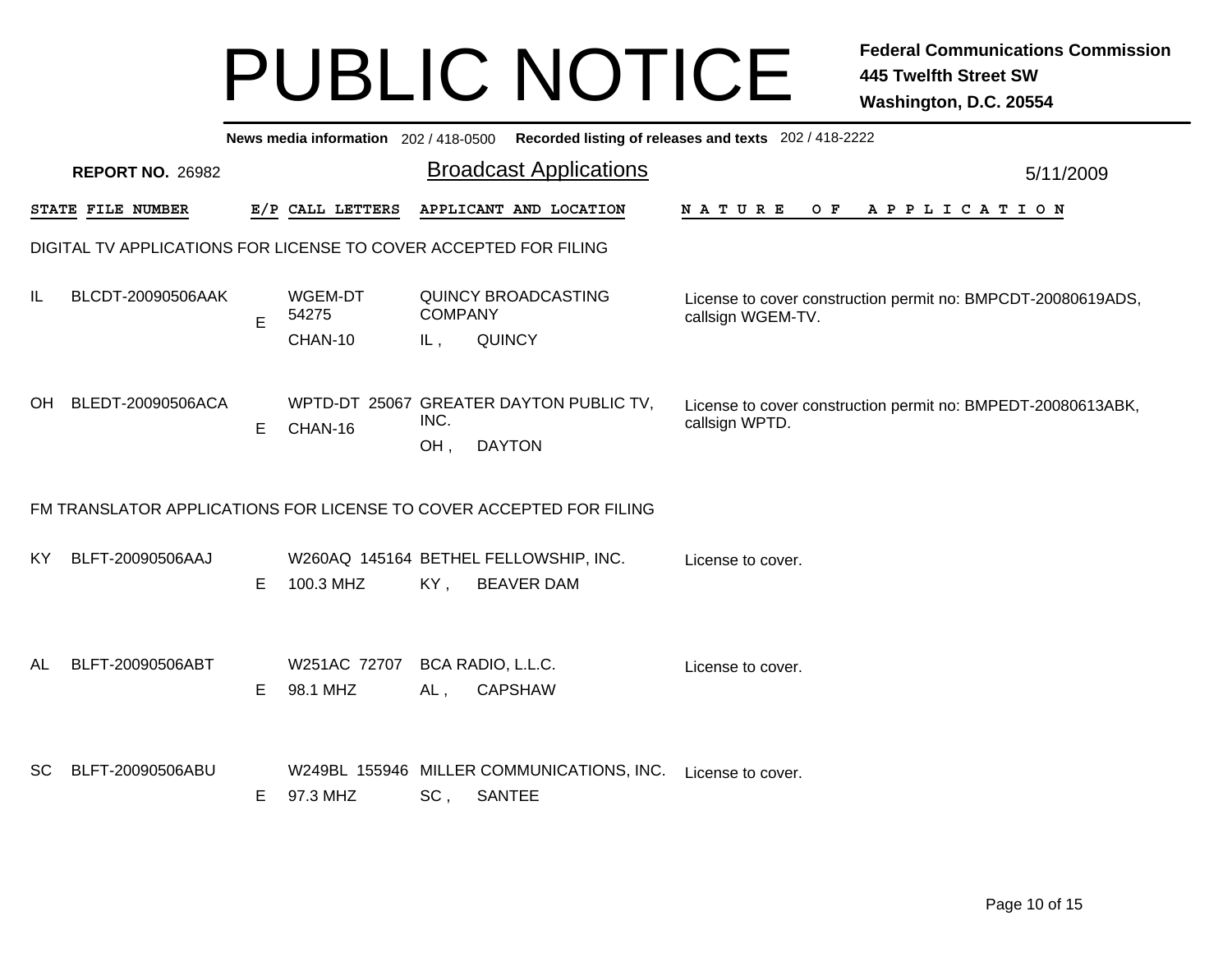|     | Recorded listing of releases and texts 202 / 418-2222<br>News media information 202/418-0500 |    |                                     |                                                                                    |  |                                        |  |  |     |  |  |                       |  |  |                                                              |
|-----|----------------------------------------------------------------------------------------------|----|-------------------------------------|------------------------------------------------------------------------------------|--|----------------------------------------|--|--|-----|--|--|-----------------------|--|--|--------------------------------------------------------------|
|     | <b>REPORT NO. 26982</b>                                                                      |    |                                     | <b>Broadcast Applications</b>                                                      |  |                                        |  |  |     |  |  | 5/11/2009             |  |  |                                                              |
|     | STATE FILE NUMBER                                                                            |    | E/P CALL LETTERS                    | APPLICANT AND LOCATION                                                             |  | <b>NATURE</b>                          |  |  | O F |  |  | A P P L I C A T I O N |  |  |                                                              |
|     | TV TRANSLATOR OR LPTV STATION APPLICATIONS FOR LICENSE TO COVER ACCEPTED FOR FILING          |    |                                     |                                                                                    |  |                                        |  |  |     |  |  |                       |  |  |                                                              |
| TX. | BLTTL-20090505ACD                                                                            | E  | <b>KEAM-LP</b><br>131091<br>CHAN-61 | <b>HISPANIC CHRISTIAN</b><br><b>COMMUNITY NETWORK</b><br><b>AMARILLO</b><br>$TX$ , |  | callsign KEAM-LP.                      |  |  |     |  |  |                       |  |  | License to cover construction permit no: BMPTTL-20090304ABW, |
|     | FM STATION APPLICATIONS FOR MINOR AMENDMENT TO A CONSTRUCTION PERMIT RECEIVED                |    |                                     |                                                                                    |  |                                        |  |  |     |  |  |                       |  |  |                                                              |
| WA  | BNPED-20071022AQH                                                                            | Е  | NEW 177202<br>91.7 MHZ              | NORTHWEST INDY RADIO<br><b>WESTPORT</b><br>WA,                                     |  | Engineering Amendment filed 05/06/2009 |  |  |     |  |  |                       |  |  |                                                              |
| IA  | BNPED-20071022BAG                                                                            | E. | NEW 174130<br>89.9 MHZ              | <b>HAWKEYE SEVENTH-DAY</b><br><b>ADVENTIST CHURCH</b><br><b>HAWKEYE</b><br>IA,     |  | Engineering Amendment filed 05/06/2009 |  |  |     |  |  |                       |  |  |                                                              |
| NC. | BPED-20090505ABI                                                                             | Е  | <b>WUAG 68667</b><br>103.1 MHZ      | U. OF NORTH CAROLINA AT<br><b>GREENSBORO</b><br>NC,<br><b>GREENSBORO</b>           |  | Engineering Amendment filed 05/06/2009 |  |  |     |  |  |                       |  |  |                                                              |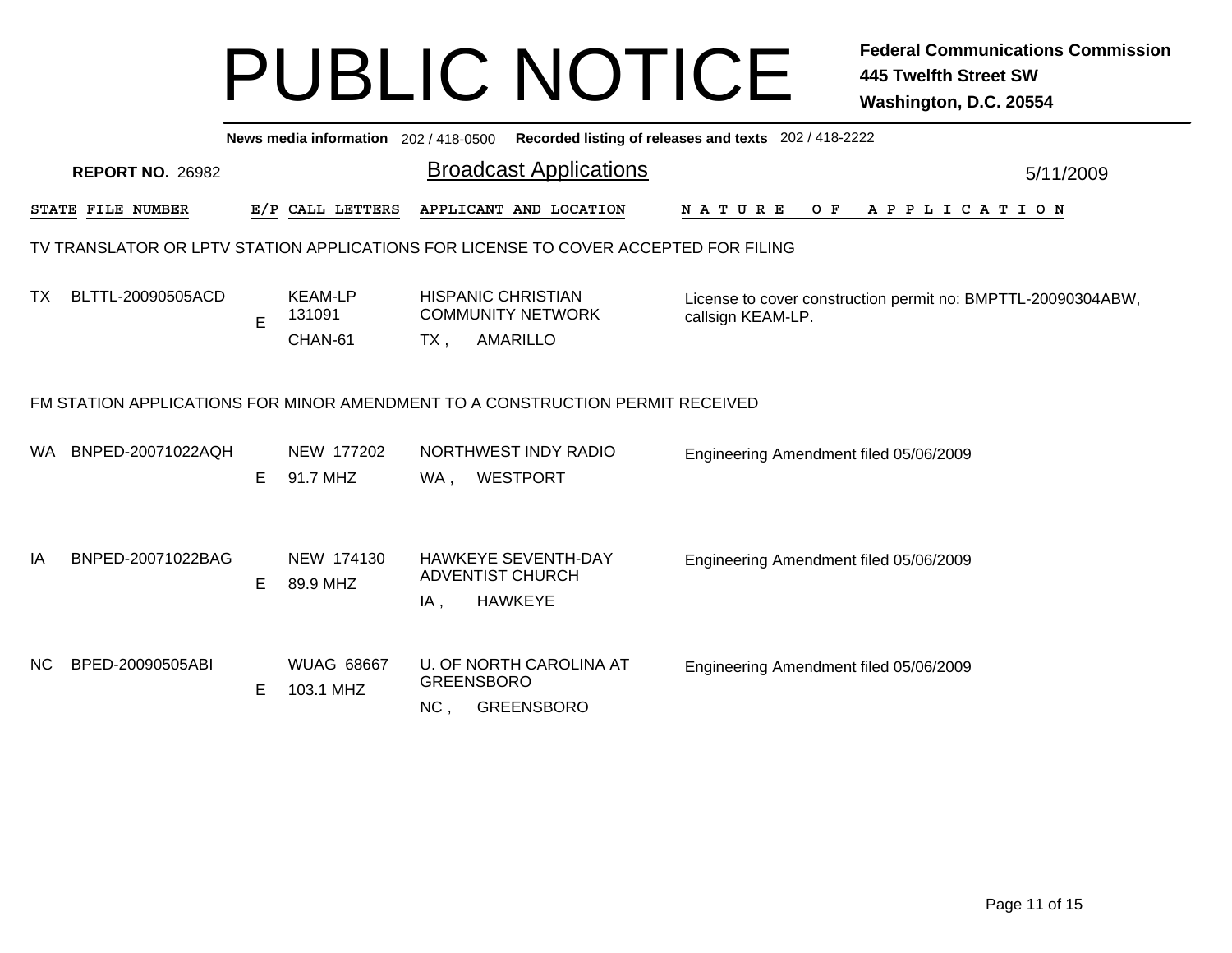|     | News media information 202 / 418-0500 Recorded listing of releases and texts 202 / 418-2222 |   |                          |        |                                                                                        |                                                       |           |  |  |  |  |  |  |
|-----|---------------------------------------------------------------------------------------------|---|--------------------------|--------|----------------------------------------------------------------------------------------|-------------------------------------------------------|-----------|--|--|--|--|--|--|
|     | <b>REPORT NO. 26982</b>                                                                     |   |                          |        | <b>Broadcast Applications</b>                                                          |                                                       | 5/11/2009 |  |  |  |  |  |  |
|     | STATE FILE NUMBER                                                                           |   | E/P CALL LETTERS         |        | APPLICANT AND LOCATION                                                                 | <b>NATURE</b><br>$O$ F<br>A P P L I C A T I O N       |           |  |  |  |  |  |  |
|     |                                                                                             |   |                          |        | FM TRANSLATOR APPLICATIONS FOR MINOR AMENDMENT TO A CONSTRUCTION PERMIT RECEIVED       |                                                       |           |  |  |  |  |  |  |
| CA  | BPFT-19981001TA                                                                             | E | 91.9 MHZ                 | $CA$ , | 981001TA 91759 LIVING WAY MINISTRIES, INC.<br><b>SUN VALLEY</b>                        | Engineering Amendment filed 05/06/2009                |           |  |  |  |  |  |  |
|     |                                                                                             |   |                          |        | DIGITAL TV APPLICATIONS FOR MINOR CHANGE TO A LICENSED FACILITY RECEIVED               |                                                       |           |  |  |  |  |  |  |
| WI  | BPCDT-20080619AKJ                                                                           | Е | CHAN-21                  | WI,    | WIWB-DT 73042 ACME TELEVISION LICENSES OF<br>WISCONSIN, LLC<br><b>SURING</b>           | Engineering Amendment filed 05/06/2009                |           |  |  |  |  |  |  |
|     |                                                                                             |   |                          |        | FM TRANSLATOR APPLICATIONS FOR MINOR CHANGE TO A LICENSED FACILITY ACCEPTED FOR FILING |                                                       |           |  |  |  |  |  |  |
| TX. | BPFT-20090506AAA                                                                            | Е | K215EZ 91707<br>90.5 MHZ | $TX$ , | RADIO ASSIST MINISTRY, INC.<br><b>SAN ANGELO</b>                                       | Minor change in licensed facilities, callsign K215EZ. |           |  |  |  |  |  |  |
| WA. | BPFT-20090506AAB                                                                            | Е | 91.9 MHZ                 | WA,    | K223BQ 142952 NORTHWEST INDY RADIO<br><b>MOCLIPS</b>                                   | Minor change in licensed facilities, callsign K223BQ. |           |  |  |  |  |  |  |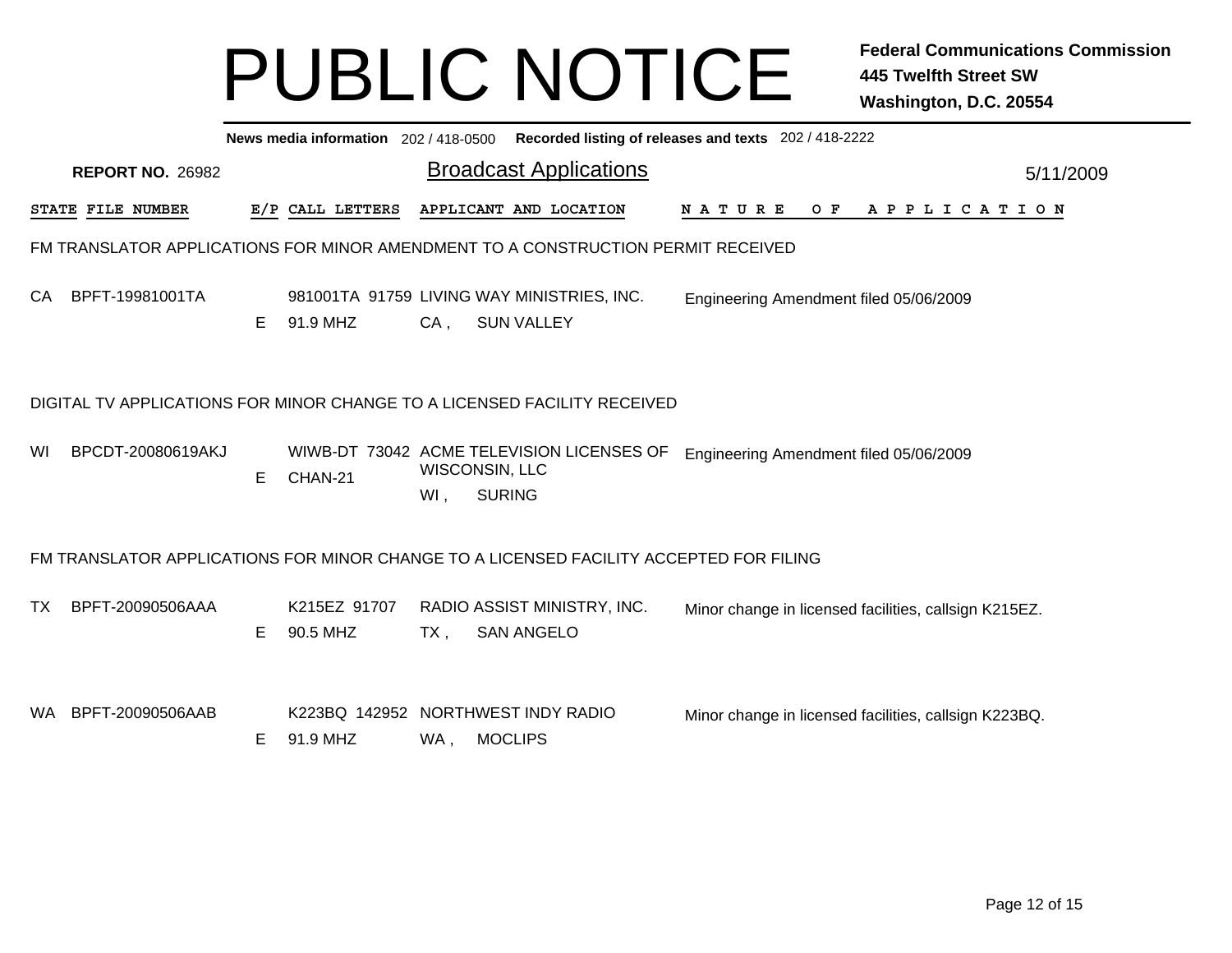|           | News media information 202 / 418-0500<br>Recorded listing of releases and texts 202 / 418-2222 |                         |   |                           |        |                                                      |                                                       |     |  |                       |  |  |  |
|-----------|------------------------------------------------------------------------------------------------|-------------------------|---|---------------------------|--------|------------------------------------------------------|-------------------------------------------------------|-----|--|-----------------------|--|--|--|
|           |                                                                                                | <b>REPORT NO. 26982</b> |   |                           |        | <b>Broadcast Applications</b>                        |                                                       |     |  | 5/11/2009             |  |  |  |
|           |                                                                                                | STATE FILE NUMBER       |   | E/P CALL LETTERS          |        | APPLICANT AND LOCATION                               | <b>NATURE</b>                                         | O F |  | A P P L I C A T I O N |  |  |  |
|           | FM TRANSLATOR APPLICATIONS FOR MINOR CHANGE TO A LICENSED FACILITY ACCEPTED FOR FILING         |                         |   |                           |        |                                                      |                                                       |     |  |                       |  |  |  |
| СA        |                                                                                                | BPFT-20090506AAM        | Е | K228CO 28845<br>93.5 MHZ  | $CA$ , | ONDAS DE VIDA, INC.<br><b>BARSTOW</b>                | Minor change in licensed facilities, callsign K228CO. |     |  |                       |  |  |  |
| <b>NV</b> |                                                                                                | BPFT-20090506AAU        | Е | K264BC 48349<br>101.3 MHZ | NV,    | ONDAS DE VIDA NETWORK, INC.<br><b>PAHRUMP</b>        | Minor change in licensed facilities, callsign K264BC. |     |  |                       |  |  |  |
| <b>SD</b> |                                                                                                | BPFT-20090506AAV        | Е | K258AJ 85678<br>97.5 MHZ  | SD,    | NEW RUSHMORE RADIO, INC.<br><b>RAPID CITY</b>        | Minor change in licensed facilities, callsign K258AJ. |     |  |                       |  |  |  |
| AZ        |                                                                                                | BPFT-20090506ACM        | Е | K240BD 33804<br>95.9 MHZ  | AZ,    | <b>RICHARD POTYKA</b><br>PUNKIN CENTER, ETC.         | Minor change in licensed facilities, callsign K240BD. |     |  |                       |  |  |  |
| FL        |                                                                                                | BPFT-20090506ACS        | Е | 95.3 MHZ                  | FL,    | W237DK 139053 BROADCAST TOWERS, INC.<br>LEISURE CITY | Minor change in licensed facilities, callsign W237DK. |     |  |                       |  |  |  |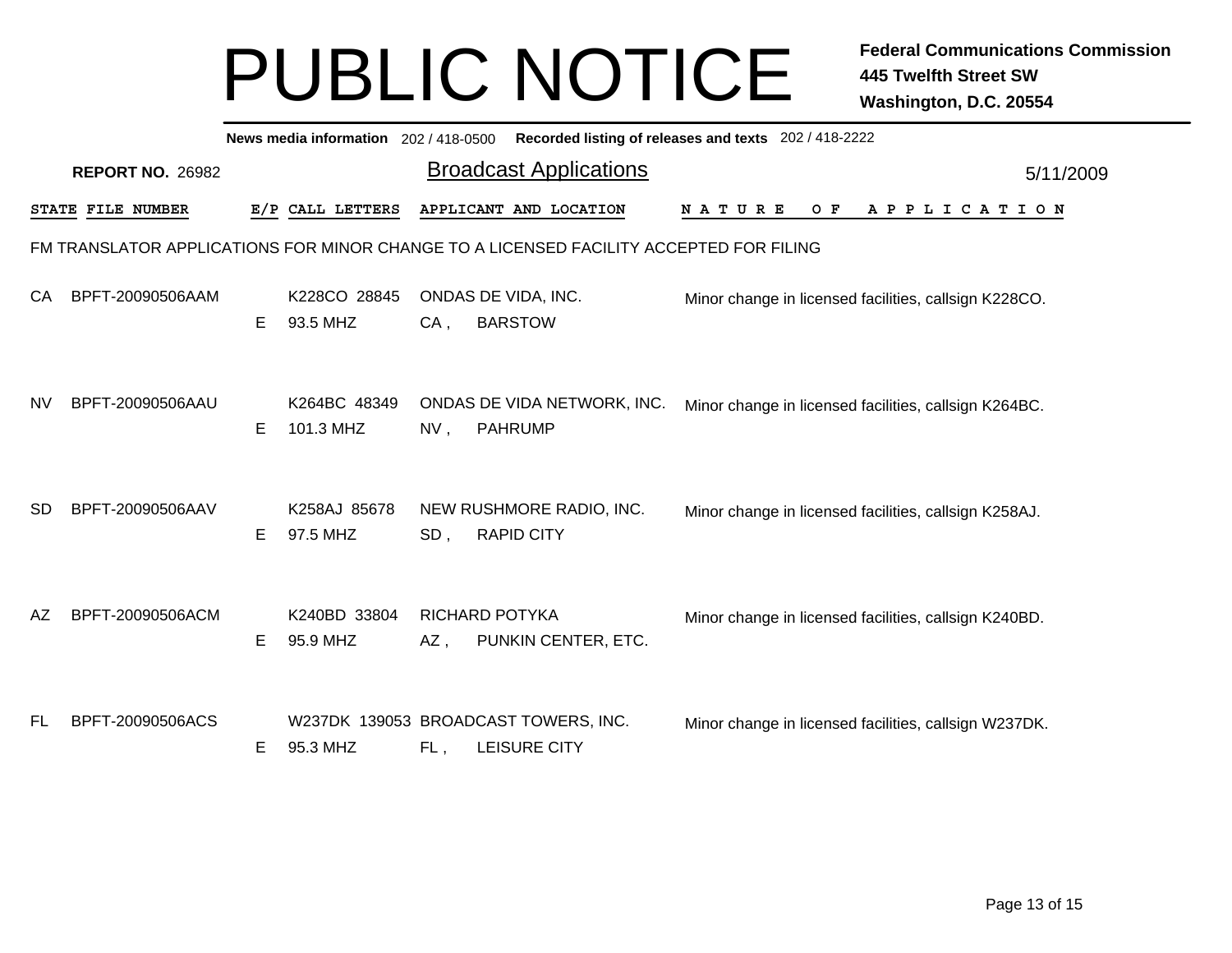|               | News media information 202/418-0500 Recorded listing of releases and texts 202/418-2222 |    |                  |                                      |                                                                                        |                                                                                                              |  |  |  |  |  |  |  |  |
|---------------|-----------------------------------------------------------------------------------------|----|------------------|--------------------------------------|----------------------------------------------------------------------------------------|--------------------------------------------------------------------------------------------------------------|--|--|--|--|--|--|--|--|
|               | <b>REPORT NO. 26982</b>                                                                 |    |                  |                                      | <b>Broadcast Applications</b>                                                          | 5/11/2009                                                                                                    |  |  |  |  |  |  |  |  |
|               | STATE FILE NUMBER                                                                       |    | E/P CALL LETTERS |                                      | APPLICANT AND LOCATION                                                                 | O F<br>N A T U R E<br>A P P L I C A T I O N                                                                  |  |  |  |  |  |  |  |  |
|               |                                                                                         |    |                  |                                      | FM TRANSLATOR APPLICATIONS FOR MINOR CHANGE TO A LICENSED FACILITY ACCEPTED FOR FILING |                                                                                                              |  |  |  |  |  |  |  |  |
| MD.           | BPFT-20090507AAA                                                                        | E. | 95.5 MHZ         | MD,                                  | W239BE 154039 BAY BROADCASTING, INC.<br><b>CRISFIELD</b>                               | Minor change in licensed facilities, callsign W239BE.                                                        |  |  |  |  |  |  |  |  |
| <b>FILING</b> |                                                                                         |    |                  |                                      |                                                                                        | DIGITAL TRANSLATOR OR DIGITAL LPTV APPLICATIONS FOR MINOR MODIFICATION TO A CONSTRUCTION PERMIT ACCEPTED FOR |  |  |  |  |  |  |  |  |
| СT            | BMPDTL-20090506AAD                                                                      | E. | CHAN-48          | CT,                                  | WRNT-LP 26336 R AND S BROADCASTING LLC<br><b>HARTFORD</b>                              | Modification of construction permit file number<br>BDFCDTL-20080319ACK.                                      |  |  |  |  |  |  |  |  |
| MA            | BMPDTL-20090506AAE                                                                      | E. | CHAN-34          | MA,                                  | WESA-LP 31453 R AND S BROADCASTING LLC<br><b>SPRINGFIELD</b>                           | Modification of construction permit file number<br>BDFCDTL-20080319ACP.                                      |  |  |  |  |  |  |  |  |
| CO.           | BMPDTT-20090506AAY                                                                      | Е. | CHAN-28          | <b>DEPARTMENT</b><br>CO <sub>1</sub> | K28JY-D 168528 PITKIN COUNTY TRANSLATOR<br><b>REDSTONE</b>                             | Modification of construction permit file number<br>BDCCDTT-20061030AAJ.                                      |  |  |  |  |  |  |  |  |
| CO.           | BMPDTT-20090506AAZ                                                                      | E. | CHAN-30          | <b>DEPARTMENT</b><br>CO <sub>1</sub> | K30JQ-D 168529 PITKIN COUNTY TRANSLATOR<br><b>REDSTONE</b>                             | Modification of construction permit file number<br>BDCCDTT-20061030AAK.                                      |  |  |  |  |  |  |  |  |